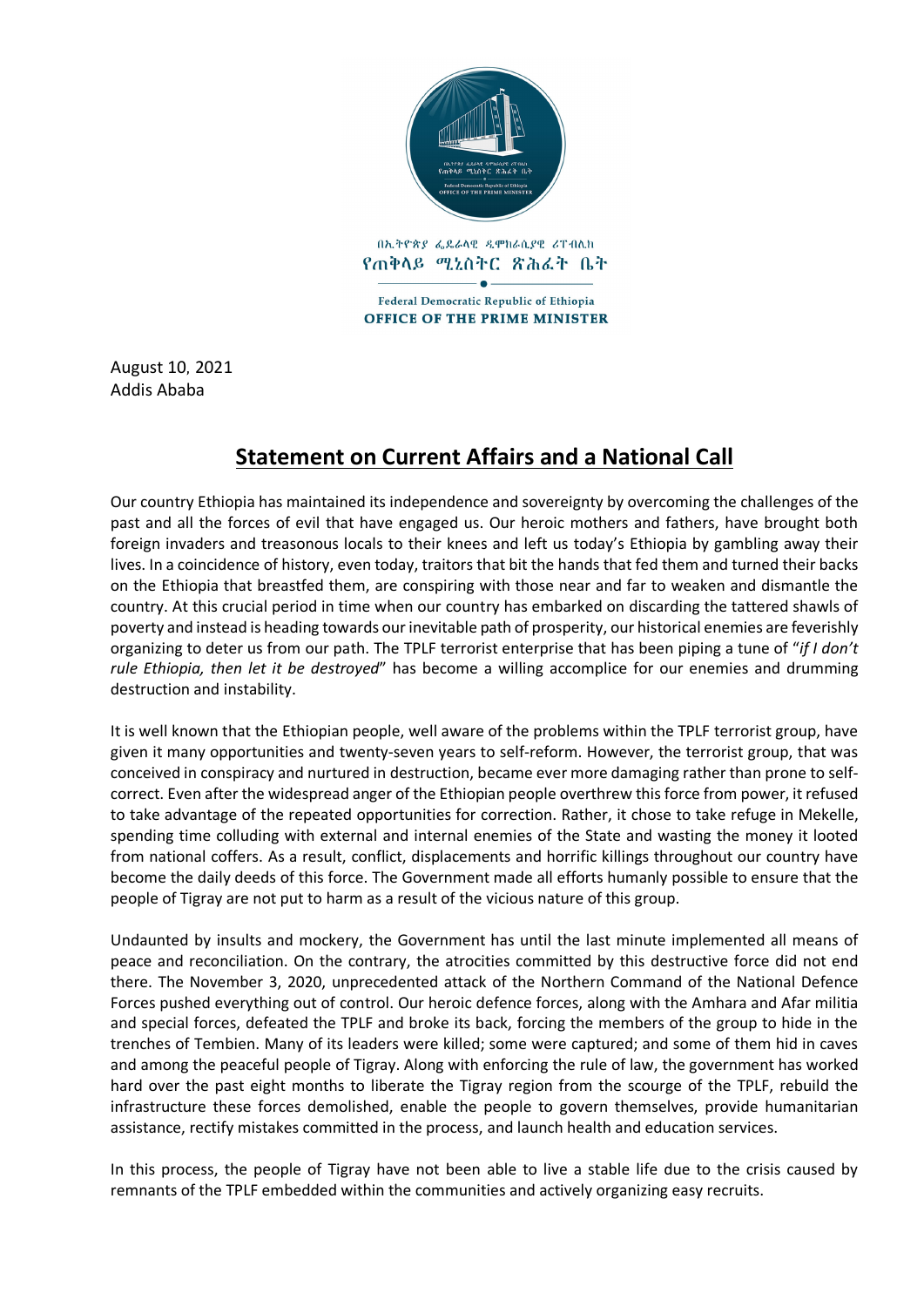They have made it their full-time job to sabotage rebuilding efforts by disrupting the distribution of humanitarian assistance and the resumption of infrastructure repairs, destroying health and education facilities, brutally killing members of the interim administration, and disrupting agricultural activities. The international community has turned a deaf ear, influenced instead by forces that seek to aggravate the problem. It has refused to recognize the complex nature of the process and the destructive nature of the terrorist group, abandoning truth and echoing the voices of the perpetrators. Some members of the international community, which have been silent on the group's brutal history of human rights abuses and destruction of the lives of millions while it was in power, have chosen to ignore the Government's positive efforts, rather seeking to resuscitate and use the terrorist group for their own agenda.

It is well known that even in times of peace, one-third of the population in the Tigray region is supported by a safety net program. During the last harvest season, desert locusts and COVID-19 were known to cause severe economic damage to the people's livelihoods. Meanwhile, another rainy season came after the rule of law campaign was launched in Tigray. With the conviction that continuing the campaign unabated for two rainy seasons would create an insurmountable crisis for the people of Tigray, the Government decided to call a unilateral ceasefire and withdraw its troops. The Government enacted the unilateral ceasefire mainly for the sake of civilians and farmers.

Nevertheless, it has become apparent that Tigrayan farmers will not be able to farm safely unless the people of Tigray are forever separated from the terrorist group. Let alone the Tigray farmers returning to farming activities, the terrorist TPLF has also started harassing communities in neighbouring regions so they would not resume farming activities. It is to be recalled that the international community had been continuously accusing the Ethiopian National Defence Forces of sabotaging supply of humanitarian aid and of human rights violation. But now that our defence forces have moved out in observation of the unilateral ceasefire, all who desire to learn the truth as well as international organizations, have observed that children are serving as soldiers, relief is used as a weapon of war, mothers and young women are raped, religious institutions are used for military exercises and weapons storage, and aid trucks are prevented from entering the Tigray region by the terrorist group. In Afar, the TPLF have killed more than 200 people sheltered in a health institution, while displacing more than 300,000 people in both Afar and Amhara regions. Those who want to emphasize falsehoods rather than the truth have continued on their regular path. In addition to denying Government's efforts, some have been caught red-handed supporting the terrorist group under the disguise of humanitarian aid.

Prior to enactment of the unilateral humanitarian ceasefire, the Government purchased and stocked 400,000 quintals of wheat, 2.5 million litres of edible oil, 14 million litres of fuel, 536,979 quintals of fertilizer and 37,599 quintals of improved seeds in Mekelle warehouses. About 70 percent of the arable land has been cultivated. In addition, 1,079 metric tons of food, 664 tons of non-food essentials and 47,740 litres of fuel were supplied to Mekelle through partners. Even after that, roads have been paved to provide relief. Humanitarian flight permits have been granted. All this is done so that our people in the Tigray region will not suffer because of the terrorist TPLF.

However, the treasonous TPLF could not extricate itself from its terrorist behaviour and goal of disintegrating Ethiopia. The killings and looting of communities in neighbouring Amhara and Afar regions continue. They have prevented farmers from cultivating their lands. They even robbed monasteries. They barred aid trucks from entering Tigray. The terrorist group has banned the distribution of food in Mekelle to those who would not join their fight. Although our National Defence Forces and Regional Special Forces have complied with the Government's decision of a unilateral humanitarian ceasefire, the terrorist group boldly continued to commit crimes.

Its leaders have arrogantly declared that the TPLF's goal and purpose is to disintegrate Ethiopia. With the help of foreign support, they have chosen to pull the trigger for further destruction.